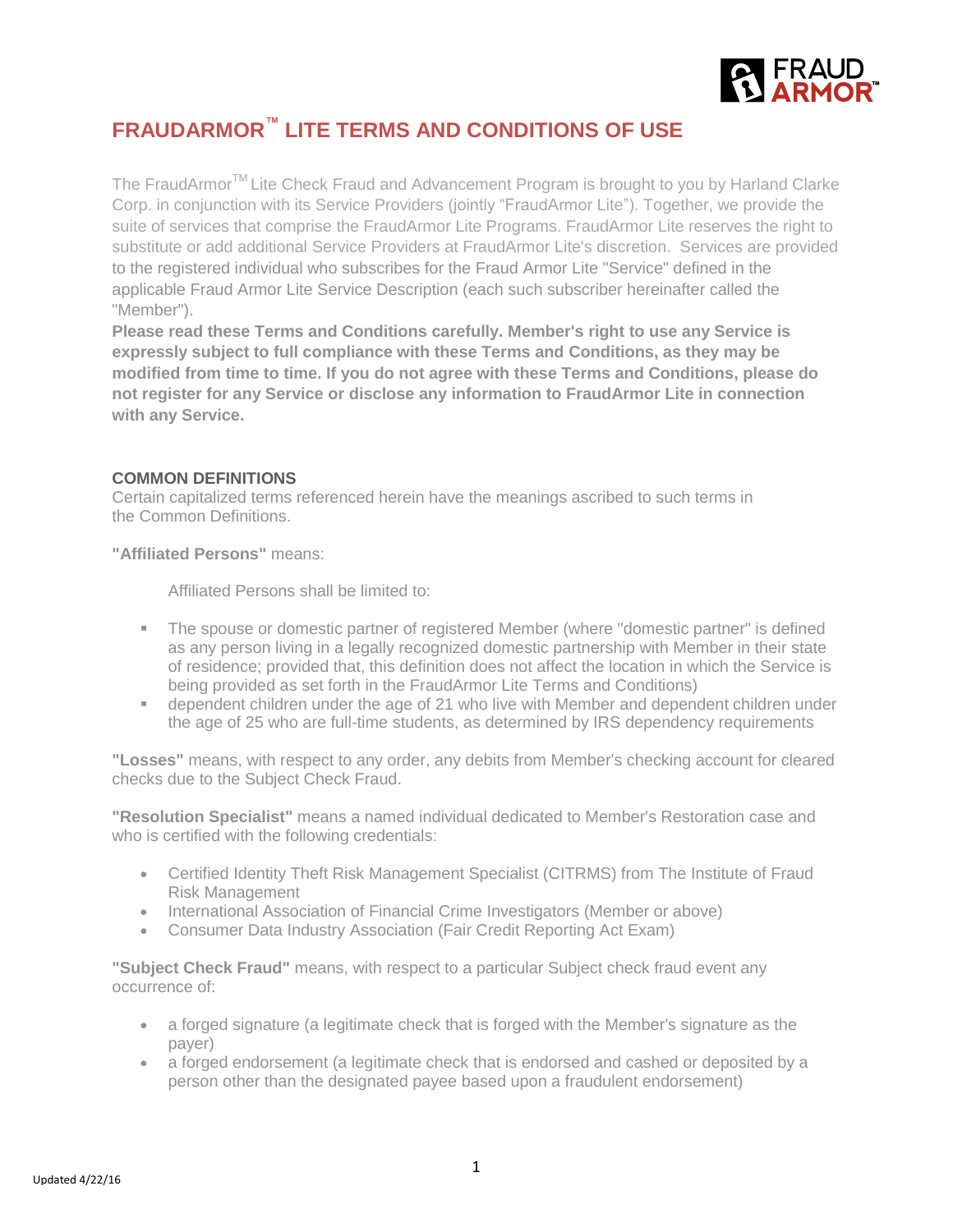- an altered check (a legitimate check that is fraudulently altered as to the designated payee, check amount, or otherwise so as to benefit the person altering the check)
- a counterfeit check (applies to a document that purports to be a legitimate check drawn from your account, but in fact is not a legitimate check that results in an unauthorized debit to your checking account)

## **PRIVACY**

FraudArmor Lite is committed to protecting the privacy of all Members. All Member information which is gathered in connection with any Service, and which is subject to applicable privacy laws, will be governed by the provisions of the Privacy Policy.

# **GENERAL TERMS**

1. The FraudArmor Lite Services are currently available only to purchasers of checks for personal checking accounts who are:

 Adult individuals who reside in the United States, or its territories or on U.S. Military bases; and FraudArmor Lite offers some of the Service(s) to adults who reside in the United States or its territories for the benefit of their Affiliated Persons, who may be under the age of 18.

2. The FraudArmor Lite Services are available for up to one year (12 months) from the date your check order is shipped or your use of the last check in your check order, whichever is first (the "Service Period"), unless otherwise stated in the Service Description. Service is only available for fraud that occurs or is first discovered during your Service Period. If you are in the recovery process (actively working with a Resolution Specialist) when the Service Period expires, your recovery case will continue until it is resolved, with no time limit.

3. FraudArmor Lite reserves the right to refuse or terminate the FraudArmor Lite program if the Member (or a person who is a joint account holder with the Member)

- a. has committed fraud or other illegal acts with respect to an eligible check order or in connection with the request for assistance from FraudArmor Lite,
- b. made untrue statements in connection with the request for assistance from FraudArmor Lite or to law enforcement or to the relevant financial institution
- c. failed to fully cooperate with the Resolution Specialist's efforts to provide the Services to or on behalf of the Member;
- d. failed to exercise ordinary care which substantially contributed to the occurrence of fraud on the applicable checking account; or
- e. was fooled by an imposter.

4. In the event that fraud occurs outside of the United States, the Services are only performed with agencies and institutions in the United States, or territories where U.S. law applies.

5. In order to receive certain Services, the Member must call the designated toll-free number found at fraud-armorlite.com or on their check insert, provide the requested documentation and cooperate with the assigned FraudArmor Lite representative "Resolution Specialist". The Member may be asked to file a police report with their local law enforcement authority and identify the person or persons who are committing the acts of fraud, if known (the "Perpetrator"). The Member will continue to be eligible for Services even if it is found that the Perpetrator is a family member or acquaintance. If the Member does not cooperate with the law enforcement investigation of the Perpetrator FraudArmor Lite may not be able to complete all of the Services under this program.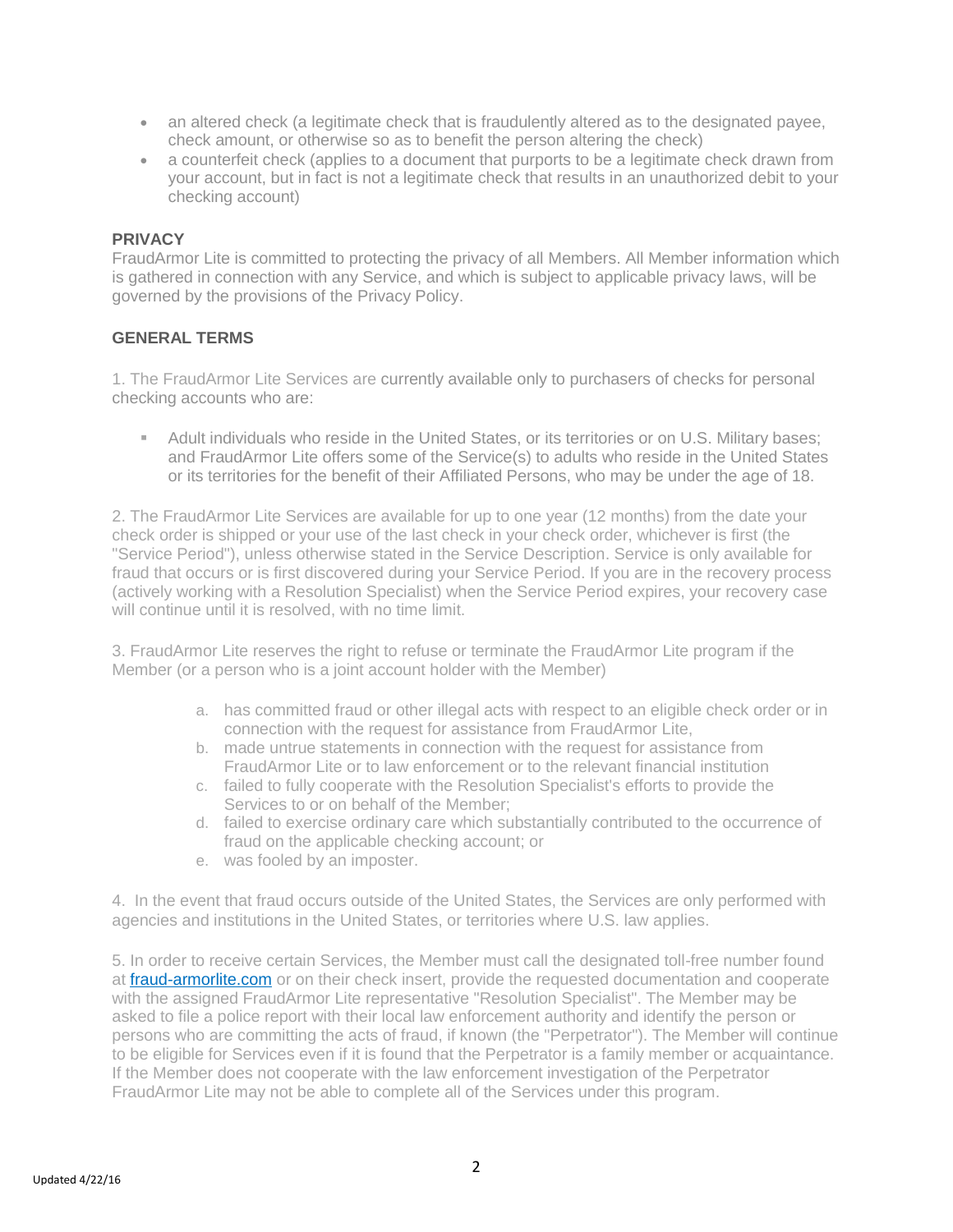6. FraudArmor Lite will not be liable to Members if FraudArmor Lite is unable to perform the Services or is delayed in performing its obligations due to failures, events or factors beyond its reasonable control.

7. Other restrictions may apply in certain states. All terms and conditions are subject to applicable law and may be limited thereby.

8. Eligibility for recovery Services due to check fraud is based on fraud events that are discovered or first known to the Member, and reported to the Resolution Specialist during the Service Period. Members who have fraud events that were first known prior to beginning of the Service Period are not eligible for services under this program for those pre-existing events.

9. FRAUDARMOR LITE DOES NOT PROVIDE CREDIT COUNSELING OR CREDIT REPAIR.

10. For consumer check purchases, FraudArmor Lite Services are available to all consumers whose names are printed on the checks for the subject account. If the Member purchases multiple boxes of checks for the same account in a single check order, FraudArmor Lite will apply to all checks in the order, and the term of the Services will run concurrently for all checks in the order. If the consumer purchases, in a single order, checks for more than one account with different personalization, FraudArmor Lite Services will apply to all checks in the order that have FraudArmor Lite associated with it and all persons named on any check in the order will be eligible for the FraudArmor Lite Services.

11. If a Member places a reorder of checks within the Service Period the Service Period will be extended to equal twelve (12) months from the date of the most recent check order ship date, or the use of the last check in the check order, whichever comes first.

12. FraudArmor Lite does not provide legal advice or replace the need for an attorney or other legal representative, should the Member deem that such legal representation is necessary.

# **DESCRIPTION OF SERVICE**

See Service Description. fraud-armorlite.com/service

#### **GENERAL LIMITATIONS**

To the fullest extent permissible by law, except as expressly provided in the Service Descriptions, or these Terms and Conditions, FraudArmor Lite makes no warranties of any kind regarding any Service, either express or implied, including but not limited to, any implied warranties of merchantability or fitness for a particular purpose. FraudArmor Lite has priced each Service based on this limitation of liability, which is an important term of the applicable Service. In no event shall FraudArmor Lite, its subcontractors or agents be liable to Member or any third party for any incidental, indirect, consequential, exemplary, special, or punitive damages, including without limitation loss of use or lost businesses, revenue, profits, or goodwill, arising in connection with any Service or the unavailability thereof, or these Terms and Conditions, under any theory of tort, contract, indemnity, warranty, strict liability or negligence, even if FraudArmor Lite knew or should have known of the possibility of such damages. FraudArmor Lite assumes no responsibility for the timeliness, deletion, failed delivery or failure to store any information obtained or distributed through the Services. Since FraudArmor Lite and its subcontractors obtain data from third parties, such information may, or may not be, completely thorough, timely and accurate. Member shall not rely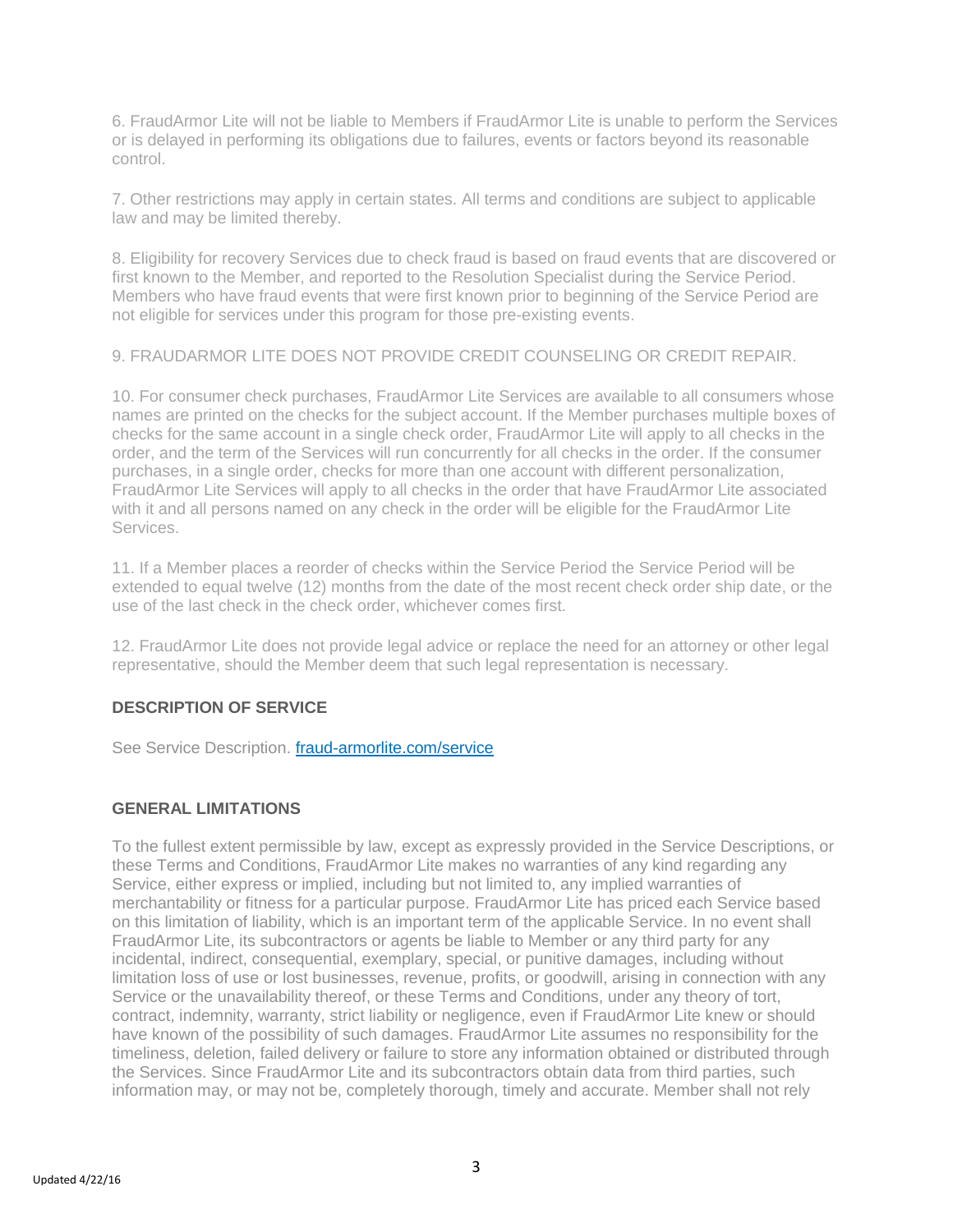upon FraudArmor Lite for the accuracy or completeness of information supplied in using any of the Services.

EACH SERVICE IS AVAILABLE ON AN "AS IS" BASIS ONLY. IN NO EVENT SHALL FRAUDARMOR LITE'S LIABILITY IN CONNECTION WITH ANY SERVICE EXCEED THE AMOUNTS PAID TO FRAUDARMOR LITE FOR SUCH SERVICE.

FraudArmor Lite will not be liable if it is unable to perform or deliver any part of the Services or is delayed in performing any such obligations due to failure of any of data processing systems, hardware systems, the Internet, or because of any incident, event or factor outside FraudArmor Lite's reasonable control. herein.

Neither FraudArmor Lite nor its Service Provider shall be liable for any loss or injury that may arise out of its acts or omissions, whether negligent or otherwise, in obtaining, distributing, compiling, collecting, interpreting, reporting, communicating, or delivering any applicable Service. Member understands and agrees that every financial decision involves assumption of a risk, and that FraudArmor Lite does not underwrite that risk in any manner whatsoever.

# **ADDITIONAL TERMS**

The Check Fraud Restoration and Advancement Service applies only to checks drawn from the financial institution account identified in the check order. Check Fraud Restoration and Advancement apply only if the facts alleged in Member's police report indicate that Member has a valid request for the advanced funds under applicable provisions of the Uniform Commercial Code, and the Member does not misrepresent such facts. If Member is advanced funds by FraudArmor Lite as a result of losses and paid a second time for the Losses by the Member's applicable financial institution or financial institution, Member shall hold the second payment as an agent for FraudArmor Lite and deliver such funds to FraudArmor Lite as directed by FraudArmor Lite. Any Losses must arise from fraud involving a check drawn on a checking account at a financial institution domiciled in the United States or its territories and must be reported to law enforcement authorities as evidenced by a police report in the United States or U.S. Territories. FraudArmor Lite reserves the right to not advance funds to any Member for any Losses incurred by Member as a result of any Subject Check Fraud perpetrated by (i) Member, (ii) any employee or agent of Member and/or any other person who is a joint account holder with Member, and (iii) any Affiliated Persons unless a police report is filed against the Affiliated Person who was the perpetrator of the Subject Check Fraud. Due to the higher incidence of fraud against businesses and the larger size of funds needed to provide the Service to businesses, fees for companies registering for the Service will be different than corresponding fees for individual Members. FraudArmor Lite reserves the right, at its sole discretion, to collect from the Member any portion of the advanced funds that Member had received in the event that Member's financial institution does not reimburse FraudArmor Lite for any portion of Member's Losses. FraudArmor Lite will not advance funds against any Losses unless Member with reasonable promptness provides to FraudArmor Lite the properly completed documentation requested by FraudArmor Lite and, in any event, on or before the earlier of thirty (30) days after (i) Member discovering the Subject Check Fraud; and (ii) Member being provided with the financial institution statement reflecting, or the original or a copy of the check that is the subject of the Subject Check Fraud; or the time period for which Member's financial institution requires the reporting of check fraud.

The Service does not include any effort to improve Member's credit score or history for any items or incidents not related to the Subject check fraud event Subject Check Fraud event. The Service is expressly limited to the Services stated in the applicable Service Description. The Service does NOT apply to any acts of copyright, trademark, service mark, patent or other intellectual property infringement/dilution, or to any other events not expressly defined herein as a Subject Check Fraud event. FraudArmor Lite will NOT provide any investigation or documentation regarding the scope or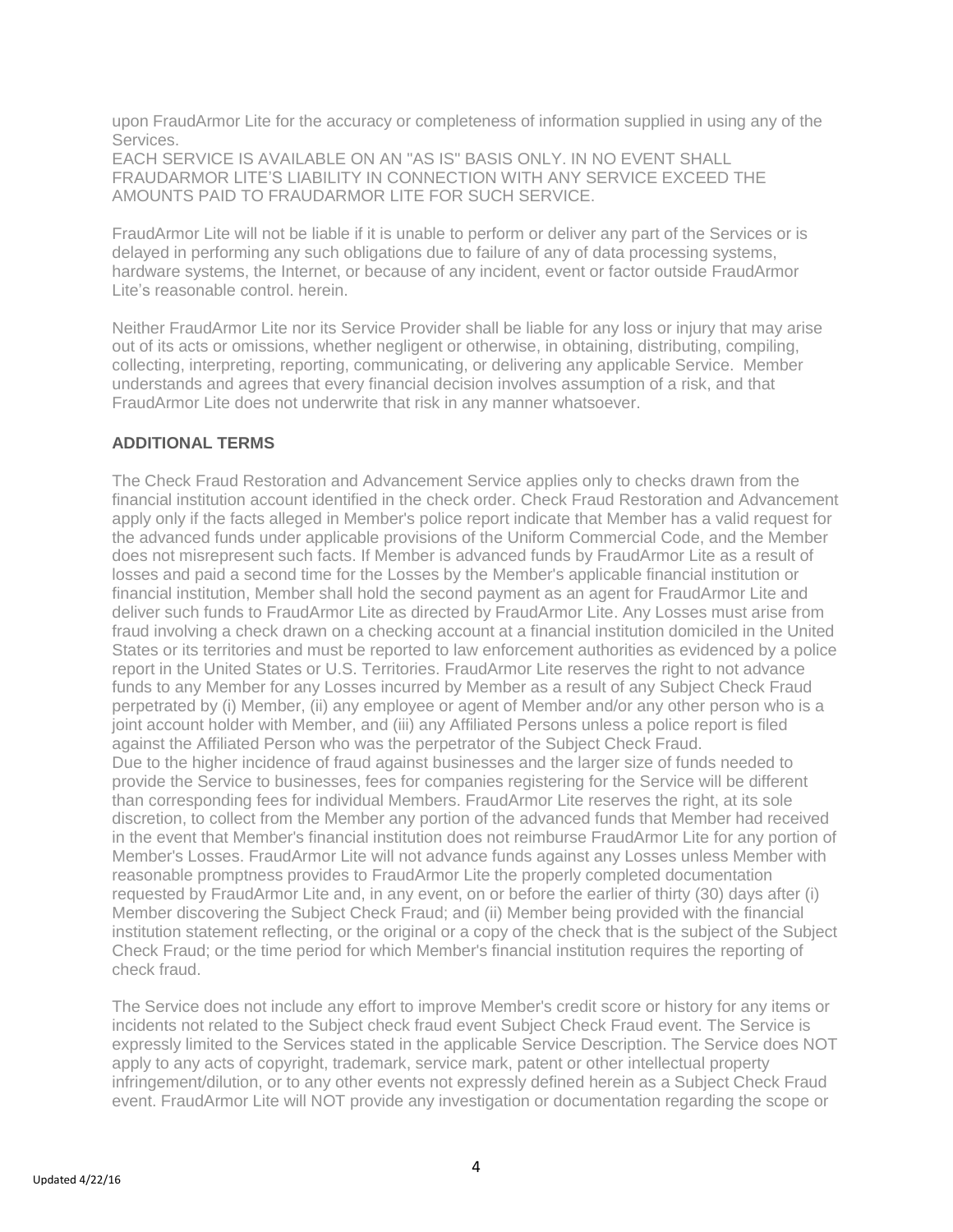damages of any Subject check fraud event Subject check fraud event. FraudArmor Lite will NOT, as part of the Service, file any civil or criminal complaints, affidavits or pleadings on behalf of Member. FraudArmor Lite will NOT reimburse Member for any financial losses whatsoever. There is no guarantee FraudArmor Lite will be successful in assisting Member to resolving the Subject Check Fraud event to Member's satisfaction. FraudArmor Lite's ability to perform the Service requires Member's cooperation. FraudArmor Lite reserves the right to refuse or terminate the Service if it determines that Member or its representatives are committing fraud or other illegal acts, making untrue statements, or failing to fully cooperate with its efforts to restore credit records. FraudArmor Lite will not provide the Service if it discovers that Member or its authorized representatives knew or had reason to know of any applicable Subject Check Fraud event at the time Member registered for the Service. The Service is available only to adult individuals residing in the United States. The Service does not include credit counseling, legal services, or any other service not expressly stated herein.

The following potential Subject Check Fraud event(s) are NOT included in the Service:

- any Subject Check Fraud event for which Member is unwilling to prosecute the person who caused Member to suffer the fraud or its consequences
- any dishonest, criminal, malicious, or fraudulent act in which Member participated or
- any pre-existing stolen identity event based on information for which Member had or should have had knowledge prior to registering for the Service

## **ABUSE OF FRAUDARMOR LITE**

Member agrees and understands it will not use any Service to obtain information about a person other than the registered Member. If FraudArmor Lite has reasonable grounds to suspect Member is trying to obtain information about someone else, FraudArmor Lite may suspend or terminate any Service. Member understands and agrees not to use any Service for consumer credit purposes, consumer insurance underwriting, pre-employment purposes, tenant screening purposes, or for other purpose(s) covered by the federal Fair Credit Reporting Act (15 U.S.C Sec. 1681 et seq.) or similar statute. Member must use any Service in strict compliance with the Gramm-Leach Bliley Act (U.S.C. Title 15, Chapter 94, Section 6801 et seq.) and similar state statutes, if applicable. By registering for any Service, Member authorizes and instructs FraudArmor Lite and its agents to act on Member's behalf by accessing and using any available online searchable databases on behalf of Member for the purpose of obtaining and gathering information about Member for Member's sole use and benefit and, in certain cases, to remove information about Member from such databases. The public information that any Service obtains is delivered via the Internet by a digital dashboard that contains alert flags and nationwide public record information that is obtained from third parties as well as proprietary databases and derived information.

MEMBER AGREES THAT FRAUDARMOR LITE DOES NOT PROVIDE INSURANCE AND IS NEITHER AN INSURANCE COMPANY NOR AN AGENT FOR AN INSURANCE COMPANY. NOR IS IT A CREDIT REPAIR ORGANIZATION OR A CREDIT COUNSELING SERVICE AND DOES NOT PROMISE TO HELP MEMBER IMPROVE MEMBER'S CREDIT HISTORY OR RATING. Member agrees that, unless specified in the applicable Service Description, FraudArmor Lite will not make payments to Member or otherwise be liable or responsible for any loss, damage or liability Member may incur in any way related to a Check Fraud Event (or otherwise), including, without limitation, any monetary, financial or other economic loss, theft or damage of any kind.

#### **MISCELLANEOUS**

These Terms and Conditions and the Services shall be governed by and enforced pursuant to the laws of the State of Texas. These Terms and Conditions and the documents referenced herein collectively serve as the sole and exclusive agreement between Member and FraudArmor Lite